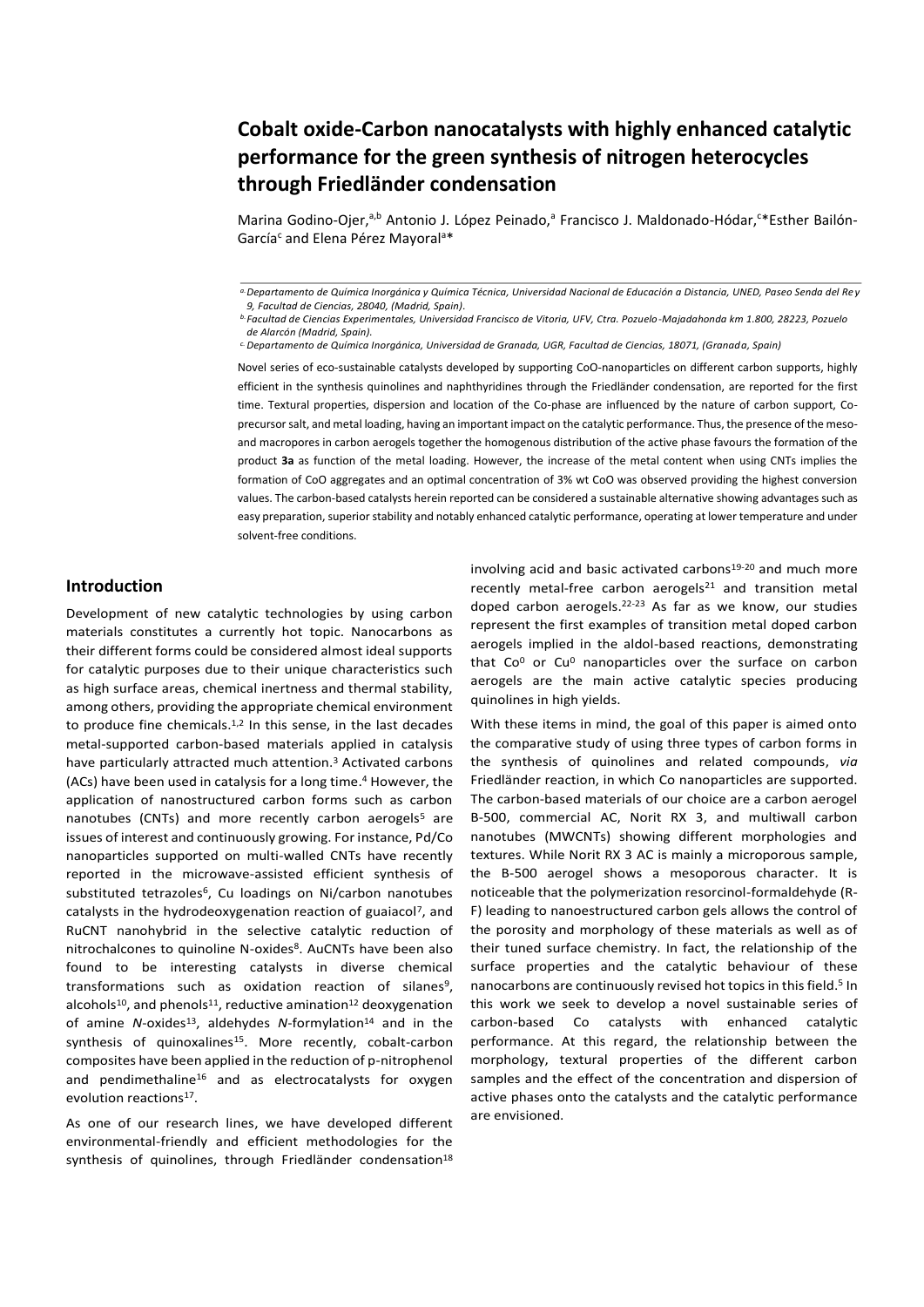# **Materials and Methods**

## **Synthesis and characterization of the nanocatalysts**

Three series of Co-catalysts were prepared by impregnation of different types of carbon materials with cobalt salts. Commercial AC Norit RX3 and MWCNTs have been purchased from NORIT Nederland B.V. and Sigma-Aldrich, respectively. Norit RX3 was milled and sieved to a particle size below 0.25 mm, without any chemical treatment, but MWCNTs were firstly treated with concentrated HNO<sub>3</sub>, under refluxing conditions, according the experimental protocol reported by Trépanier et al.<sup>24</sup> B500 carbon aerogel was synthesized in our laboratories from resorcinol (R) and formaldehyde (F) polymerization. The experimental protocol for the synthesis was reported elsewhere. 5,25 In this case, resorcinol (R), formaldehyde (F) (molar ratio R/F = 1:2) and  $Na<sub>2</sub>CO<sub>3</sub>$  (C) (R/C = 300) were dissolved in water (W) and cast into glass moulds (25 cm length x 0.5 cm internal diameter). After the curing period (1 day at room temperature, 2 days at 303 K and 5 days at 353 K), the gel rods were cut in 5 mm pellets, exchanged with acetone and supercritically dried with carbon dioxide. B500 carbon aerogel was obtained by carbonization of this organic aerogel at 773 K in  $N_2$  flow in a tubular furnace using a temperature ramp of 1.5 K min-1 and a soak time of 2h. No activating agents were applied. The final carbonized is milled and sieved also below 0.25 mm.

The cobalt-supported catalysts were prepared by treatment of the different carbon materials with the appropriate aqueous solution of cobalt nitrate  $(Co(NO<sub>3</sub>)<sub>2</sub>)$  or cobalt acetate,  $((CH<sub>3</sub>CO<sub>2</sub>)<sub>2</sub>CO)$ , to obtain the corresponding Co-loading. Briefly, carbon supports (5 g) were impregnated with differently concentrated  $Co(NO<sub>3</sub>)<sub>2</sub>$  water solutions (25 mL). The used Co(NO3)2·6H2O amounts were 0.247, 0.741, and 1.235 g corresponding to 1, 3 and 5% wt. After drying overnight at 383 K, the samples were pre-treated in He-flow at 573 K to obtain the Co active phase. Similar protocol was performed for the  $(CH<sub>3</sub>CO<sub>2</sub>)<sub>2</sub>$ Co impregnated samples by using the appropriated cobalt salt amounts. Three catalyst series: CNT<sub>ox</sub>nCo, B500nCo and NoritnCo were obtained, where n is the theoretic Co loading expressed as % wt. Samples in which the cobalt salt for impregnation was  $(CH_3CO_2)_2$ Co were marked using Ac notation.

The morphology of carbons was analysed using a scanning electron microscope (Leo, Carl Zeiss, Geminy-153). Images were obtained at excitation energy of 20 kV. The textural characteristics of the samples were obtained by mercury porosimetry and gases adsorption. The macro-mesoporosity of the samples was analysed by mercury porosimetry (Autoscan60 from Quantachrome). The adsorption isotherms of  $N_2$  and  $CO_2$ at 77 and 273 K were determined using an Autosorb 1 from Quantachrome after outgassing samples overnight at 383 K under high vacuum (10<sup>−</sup><sup>6</sup> mbar). Parameters as BET surface area and micropore volume  $(W_0)$  were calculated by applying respectively the BET or Dubinin-Radushkevich equations to the isotherms.<sup>26,27</sup> The pore size distributions (PSD) were determined by applying Quenched Solid Density Functional Theory (QSDFT), assuming slit-shaped pores, to the  $N_2$ adsorption isotherms.<sup>28</sup> The total pore volume  $(V_T)$  is considered as the volume of adsorbed nitrogen at a relative pressure  $P/P_0 = 0.95.^{29}$ 

Thermal treatments of samples were simulated by thermogravimetric analysis using a SHIMADZU mod. TGA-50H for TG-DTG experiments. The metal content of the supported catalysts was obtained by burning a fraction of it in the thermobalance at 1123 K under air flow up to constant weight. Thermal Programmed Desorption (DTP) curves of carbon monoxide, carbon dioxide, water and hydrogen were recorded. Experiments were carried out by heating 150 mg of sample at 303 K min<sup>-1</sup> up to 1273 K using He as the carrier gas (60 cm<sup>3</sup> min-1 ). The analysis of desorbed gases was performed with a Mass Spectometer model Prisma (Pfeiffer).

The chemical nature and dispersion of the metal were studied by X-ray diffraction (XRD, Phillips PW1710 diffractometer), highresolution transmission electron microscopy (HRTEM, Phillips CM-20 or HAADF FEI TITAN G2 microscope) equipped with FEI system of EDX analysis. More than 100 metal nanoparticles were analysed in each case from the corresponding microphotographs using the appropriate software (ImageJ) where a mean diameter is calculated. X-ray photo emission spectra (XPS) were recorded using a Kratos Axis Ultra-DLD spectrometer. This instrument utilizes as the radiation source Mg Kα (1253.6 eV) and a hemispheric electron analyser operating at 12 kV and 10 mA.

#### **Catalytic performance**

*In a typical experiment*, a mixture of the corresponding 2 aminoaryl aldehyde **1** (0.5 or 2 mmol) and ethyl acetoacetate **2**  (5 mmol) in a three-necked vessel, equipped with thermometer, was placed on a multiexperiment work station StarFish (Radley´s Discovery Technologies IUK). When the temperature reaches 303 or 323 K, the catalyst was added (25 mg) and the reaction mixture was stirred during 240 min. The samples were periodically taken at 15, 30, 60, 120, 180 and 240 min, diluted with acetone (0.5 mL), and the catalyst was filtered off and the solvent evaporated in vacuo. The reactions were followed by TLC chromatography performed on DC-Aulofolien/Kieselgel 60 F245 (Merk) using mixtures of  $CH_2Cl_2/EtOH$  98:2 as eluent. Product was characterized by <sup>1</sup>H NMR spectroscopy. NMR spectra were recorded by using a Bruker AVANCE DPX-300 spectrometer (300 MHz for <sup>1</sup>H). <sup>1</sup>H chemical shifts in  $[d_6]$ DMSO are referenced to internal tetramethylsilane.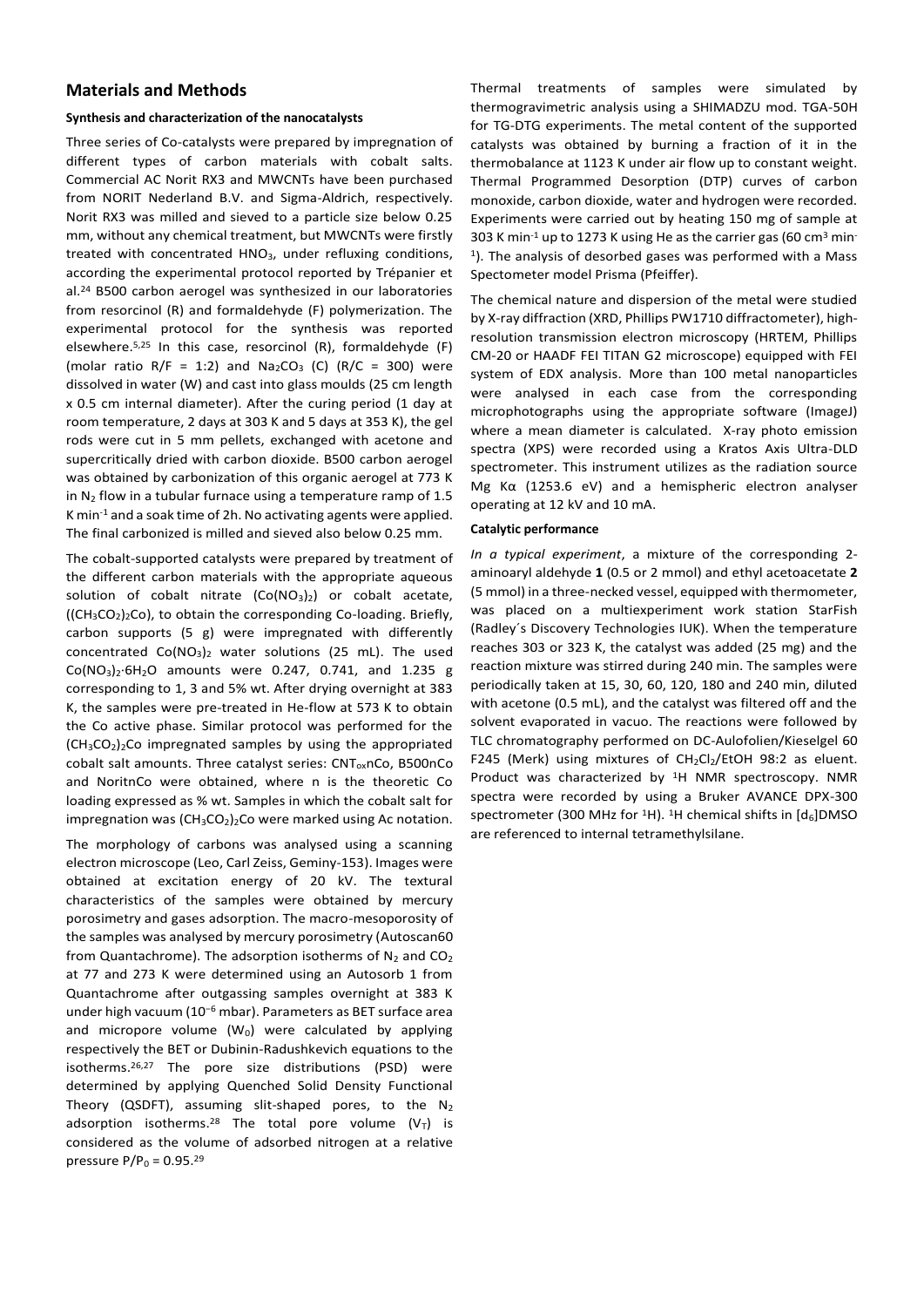

Fig. 1 CO and CO<sub>2</sub> DTP profiles of A) Norit and B) B500 supports C) TG-DTG profiles in He flow of CNT (---) and CNT<sub>ox</sub> (--) supports.

## **Results and Discussion**

## **Physico-chemical characterization of the carbon catalysts**

The physico-chemical properties of the final catalysts will be related with the characteristics of supports. Considering that the samples were prepared by impregnation, the metal content obtained by TG for the different catalysts fits according the programed loading. The elemental analysis of  $CNT_{ox}$ , B500 and Norit supports and the oxygen content calculated from the DTP experiments are collected in Table 1. Heating in inert atmosphere the weight loss (WL) undergone by the samples corresponds to the amount of gases evolved as  $CO<sub>x</sub>$  from the decomposition of the oxygenated surface groups (OSG), which can be also characterized as a function of their thermal stability. The higher oxygen content determined by elemental analysis for the Norit support is influenced by ash content of this sample (4.8 %). In fact, the oxygen content determined by DTP is only around 2%. Lower oxygen content is determined for B500 aerogel. In this case, the only oxygen source is the resorcinolformaldehyde used for the synthesis that is forming methyleneether links between aromatic rings in the organic aerogels, but these links are mainly evolved during the carbonization process.<sup>30</sup> This sample is obviously ash free, because it is synthesized from pure organic monomers. The corresponding

CO and  $CO<sub>2</sub>$  DTP profiles are showed in Fig. 1A and 1B. The presence of different maxima in the profile shows the presence of different types of OSG with different stability. The first peak at low temperature (at around 543 K) corresponds to the evolution of carboxylic acid groups. When increasing temperature, the decomposition of OSG such as anhydrides, formed from dehydration of adjacent carboxylic groups occurs. Mainly in the case of Norit sample there are present other  $CO<sub>2</sub>$ evolving groups with higher thermal stability. The peak at around 973 K is associated to the decomposition of lactone groups. In the case of the CO-profile, CO is also formed from anhydride groups  $(CO + CO<sub>2</sub>)$ , and with increasing temperatures from phenol, carbonyl or ether OSG, the latter decomposing at around 1173 K.<sup>31,32</sup> Similar conclusions that those previously described from TPD was pointed out when analysing the profiles obtained by TG-DTG in He flow (Fig. 1C).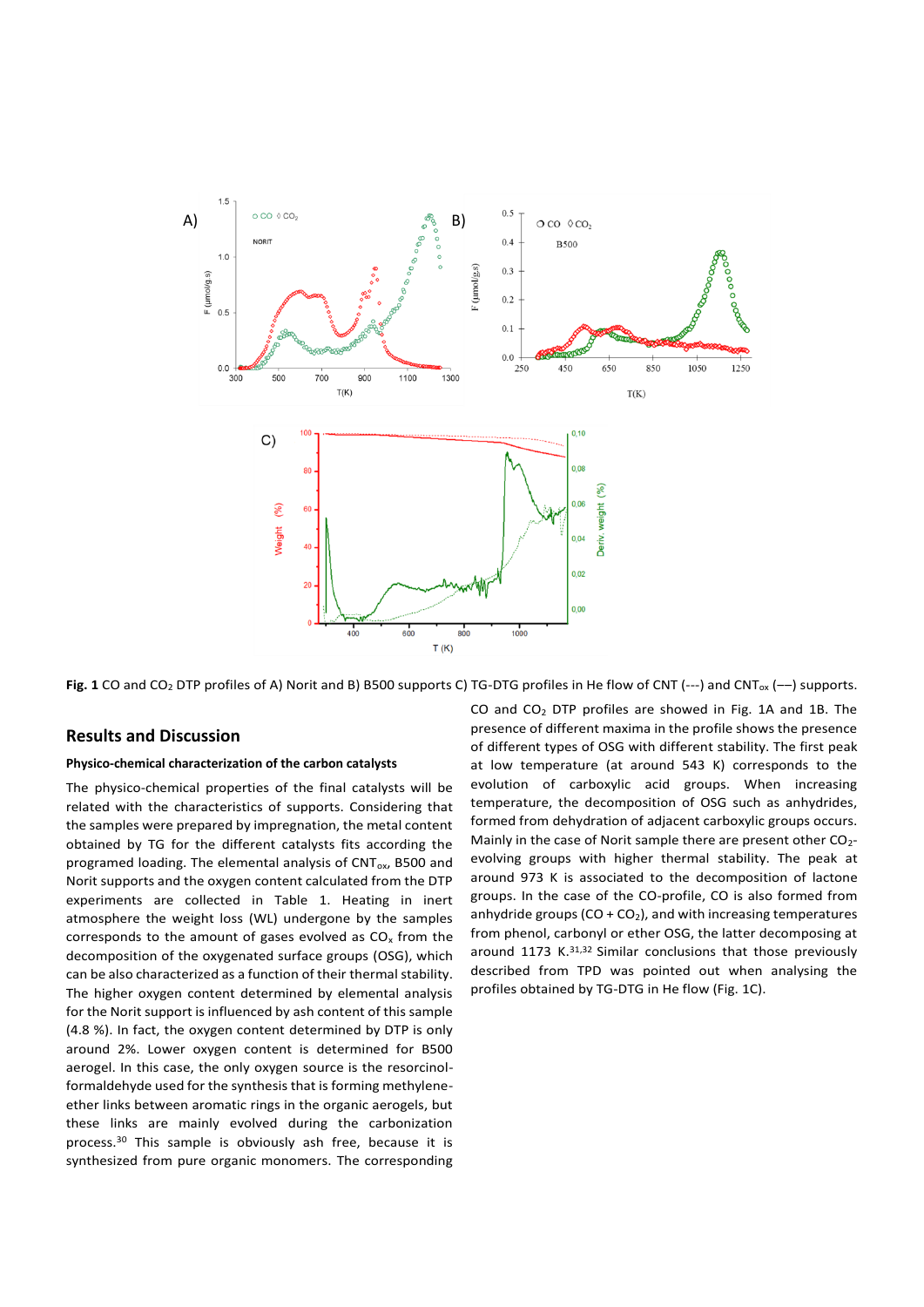**Table 1.** Elemental analysis of the supports.

| Sample        | C    | н   | N   |     | $\Omega^{[a]}$                  | O <sub>DTP</sub>   |    |
|---------------|------|-----|-----|-----|---------------------------------|--------------------|----|
|               | (%)  | (%) | (%) | (%) | (%)                             | (%)                |    |
| Norit         | 89.0 | 0.3 | 0.7 | 0.0 | 11.0                            | 2.8                |    |
| <b>B500</b>   | 96.3 | 0.2 | 0.0 | 0.0 | 3.5                             | 1.2                |    |
| $CNT_{ox}$    | 92.0 | 0.4 | 0.2 | 0.0 | 7.4                             | 5.1 <sup>[b]</sup> |    |
| <b>CNT</b>    | 94.2 | 0.5 | 0.6 | 0.1 | 4.7                             | $2.5$ [b]          |    |
| [a]<br>Oxvgen |      |     |     |     | content obtained by difference. | [b]<br>From        | TG |

<sup>[a]</sup> Oxygen content obtained by difference. <sup>[b]</sup> From TG experiments.

The oxygen content for  $CNT_{ox}$  support evidently increases after HNO<sup>3</sup> treatment regarding raw CNT (Table 1), changing also the nature of the oxygen surface groups. Thus, it is observed that effectively the WL of  $CNT_{ox}$  > CNT due to the formation of OSG. The clear maximum at around 550 K observed for  $CNT_{ox}$  sample corresponding to the evolution of carboxylic acid groups while the main desorption occurring at around 973 K associated to the CO evolved from ether or carbonyl groups.

The morphology of the samples was investigated by SEM/TEM (Fig. 2). The structure of aerogel B500 corresponds to the wellknown structure built by aggregation of nearly spherical primary particles. The support  $CNT_{ox}$  also maintains evidently the typical morphology of MWCNT while Norit AC is a particulate material with more or less rough surface (not shown). This morphology is also related with the porosity of the samples.



**Fig. 2** Morphology of A) B500 and B)  $CNT_{ox}$  supports.

The larger macro-mesoporosity of the samples was characterized by mercury porosimetry while the narrowest meso-microporosity was studied by gas adsorption (Fig. 3 and Table 2). The pore size distributions (PSD) obtained by mercury porosimetry (Fig. 3A) point out that carbon aerogel B500 is a mesoporous sample, with a homogenous distribution of pores with diameter around 10 nm whereas the Norit AC is a macroporous sample with pores with diameter around 700 nm. When analysing the  $N_2$ -adsorption isotherms (Fig. 3B), it is observed that the Norit support presents however the greater microporosity pointed out by a fast increase in the adsorption capacity at low relative pressures ( $P/P_0$ ); the isotherm is clearly type I typical of microporous samples. However, the large knee previous to the plateau pointed out certain heterogeneity in the microporosity as well the slight slope of the plateau the existence of certain mesoporosity. In the case of B500, the adsorption isotherm is clearly type IV, corresponding to mesoporous samples, the slope of the plateau and the hysteresis cycle from  $P/P_0 > 0.6$  denoting the presence of mesopores. The isotherm obtained for  $CNT_{ox}$  sample is mainly

type III, denoting a weak interaction with the adsorbate. The micropore volume is quite low and the slope of the plateau and the hysteresis cycle, mainly at high relative pressures, also denotes the formation of certain mesoporosity. The application of the DFT method to analyse these isotherms allows to obtain the corresponding PSD, as showed in Fig. 3C. Results are consistent with those previously obtained by mercury porosimetry, B500 presenting again a monomodal PSD around pores of 10 nm of diameter, the PSD of  $CNT_{ox}$  being also quite similar, while in the case of the Norit AC the mesoporosity is scarce and the PSD profile is maxima for narrowest micropores. The PSD obtained for  $CNT_{ox}$  confirms that in general the mesoporosity corresponds to interparticle spaces formed into the CNT aggrupation, <sup>33</sup> considering that the internal diameter is clearly smaller than the mesopore size (between 2-50 nm) (see photos below).

When analysing the textural properties of the catalysts regarding their corresponding supports, it is observed that a certain blockage of the narrowest microporosity by the metal nanoparticles, but the PSD of macro and mesopores remain practically unchanged. This blockage evidently is related, therefore, with the metal loading and dispersion, which is in turn, influenced by the support and metal precursor nature as well the thermal treatment of activation. In Figure 3D is showed, as an example, the influence of the precursor on the textural properties of the catalysts. Although as commented, the microporosity decreases in both cases regarding the activated carbon support, this blockage is stronger, for the same metal loading and pre-treatment, when using nitrate instead cobalt acetate. Nevertheless, both catalysts showed a similar hysteresis cycle at the same range of  $P/P<sub>0</sub>$  than those observed in the support, indicating that the mesoporosity is preserved. The textural characteristics of supports and catalyst derivatives are numerically summarized in Table 2. The study of the microporosity is also complemented by  $CO<sub>2</sub>$  adsorption, considering that this adsorbate can be adsorbed into the narrowest microporosity, i.e. in pores with diameter  $< 0.7$  nm.<sup>34</sup> The higher surface values correspond to the Norit support as consequence of the high microporosity of this sample as above commented, while  $CNT_{ox}$  presents the lowest surface area value in spite to present the highest total pore volume,  $V_T$ . In all cases, the porosity of the catalysts changes regarding their supports, this feature being influenced by the location and distribution of the metallic particles, as detected in previous works.<sup>35</sup> Thus, when supported on CNT<sub>ox</sub>,  $S_{BET}$ surface area values do not change with the Co-loading, even the micropore volume determined by N<sub>2</sub>-adsorption increasing. The pore blockage in this case occurs inside the narrowest micropores, determined by  $CO_2$ -adsorption (W<sub>0</sub> (CO<sub>2</sub>) which progressively decreased (Table 2). On the contrary, using Norit as support the stronger micropore blockage occurs in the larger microporosity,  $W_0$  $(N_2)$ , and is stronger when using nitrate instead acetate, suggesting a different metal nanoparticle size. In this case  $W_0$  (CO<sub>2</sub>) and consequently the  $S_{CO2}$  surface area, increases regarding the corresponding supports because the narrowest microporosity is enhanced due to the formation of metal nanoparticles inside the larger microporosity.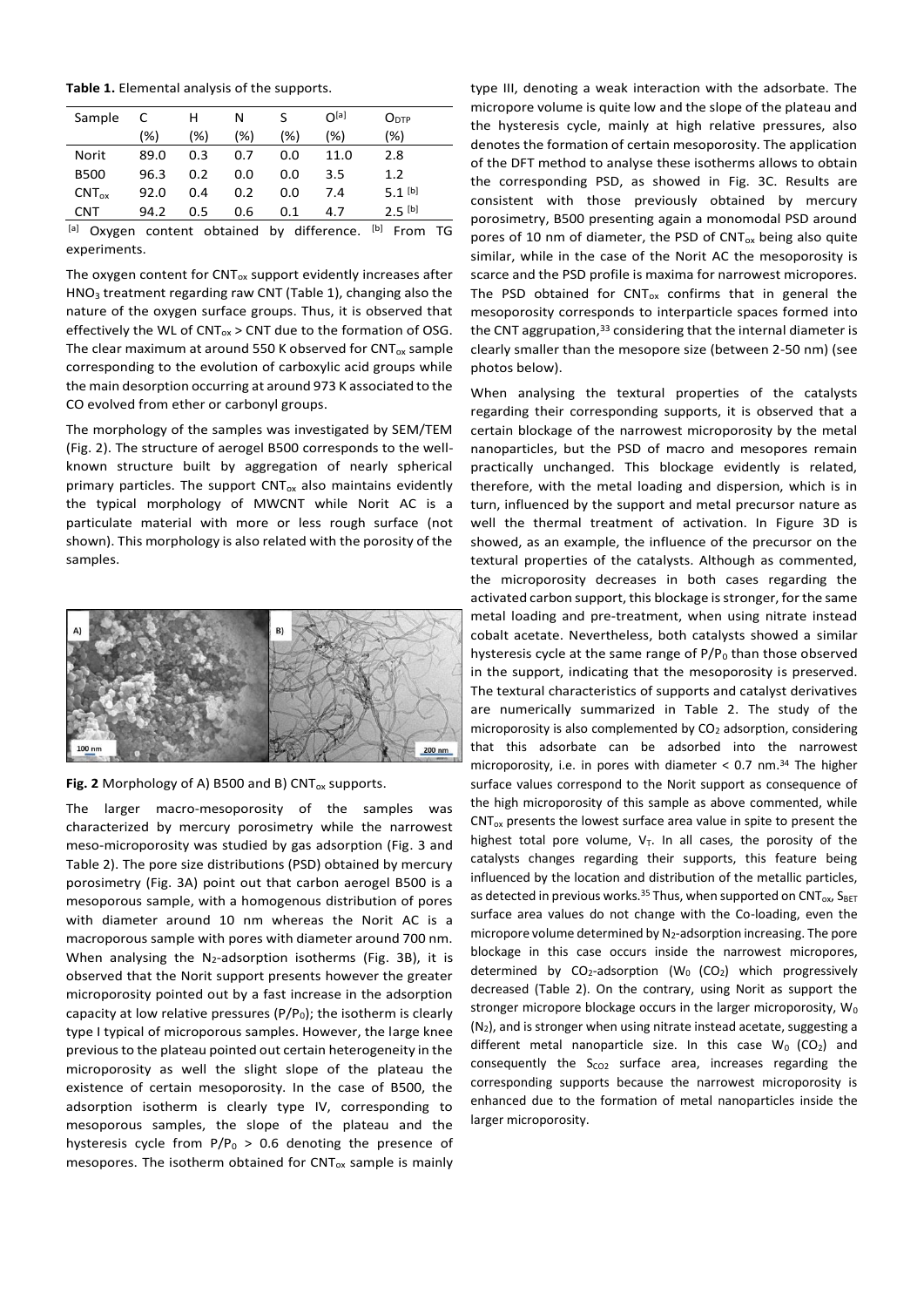| Table 2. Porosity parameters of the samples. |  |  |
|----------------------------------------------|--|--|
|----------------------------------------------|--|--|

| Sample            | $S_{BET}$ (m <sup>2</sup> g <sup>-1</sup> ) | $S_{CO2}$ (m <sup>2</sup> g <sup>-1</sup> ) | $W_{0(N2)}$ (cm <sup>3</sup> g <sup>-1</sup> ) | $W0(co2) (cm3g-1)$ | $V_T$ (cm <sup>3</sup> g <sup>-1</sup> ) |
|-------------------|---------------------------------------------|---------------------------------------------|------------------------------------------------|--------------------|------------------------------------------|
| $CNT_{ox}$        | 339                                         | 121                                         | 0.14                                           | 0.10               | 2.08                                     |
| $CNT_{ox}$ 1 $Co$ | 219                                         | 65                                          | 0.08                                           | 0.05               | 1.49                                     |
| $CNT_{ox}$ 3Co    | 228                                         | 41                                          | 0.09                                           | 0.04               | 1.45                                     |
| $CNT_{ox}5Co$     | 222                                         | 32                                          | 0.12                                           | 0.03               | 1.64                                     |
| Norit             | 1233                                        | 621                                         | 0.54                                           | 0.27               | 0.61                                     |
| Norit3CoAc        | 1147                                        | 765                                         | 0.31                                           | 0.48               | 0.60                                     |
| Norit3Co          | 1050                                        | 696                                         | 0.27                                           | 0.44               | 0.54                                     |
| <b>B500</b>       | 629                                         | 550                                         | 0.22                                           | 0.16               | 1.25                                     |
| B5003Co           | 619                                         | 470                                         | 0.22                                           | 0.17               | 1.20                                     |

 $W_{0(N2)}$  = micropore volume and V<sub>T</sub> = total volume both determined by N<sub>2</sub> adsorption.  $W_{0(CO2)}$  = micropore volume determined by CO<sub>2</sub> adsorption.



Fig.3 Porous characteristics of supports. A) PSD obtained by mercury porosimetry. B) N<sub>2</sub>-adsorption isotherms (close symbol: adsorption open symbol: desorption branch). C) PSD obtained from N2-adsorption isotherms by applying the DFT method. D) Influence of the metal precursor on the porosity of catalysts.

The behaviour of B500 as support is clearly intermediate, because this material presents both a well-developed mesoporosity but also a significant microporosity, allowing therefore the deposition of the metal particles on the large external surface of the mesopores and leading to a smaller reduction of the porosity.

The location and distribution of metallic nanoparticles (dispersion) on the different supports were analysed by HRTEM (Fig. 4). In the case of CNT<sub>ox</sub>, the internal hollow is around 7 nm

in diameter. Inside this porosity sometimes small Conanoparticles are placed (marked in the Fig. 4 with dense arrows) the most of them being located on the external surface of the CNTs (marked with hollow arrow). The particle size distribution obtained for these samples are showed in Figure 5. Although in general external particles are bigger than those located inside the CNTs, many of them are also quite small but their particle sizes tend to increase with increasing the Co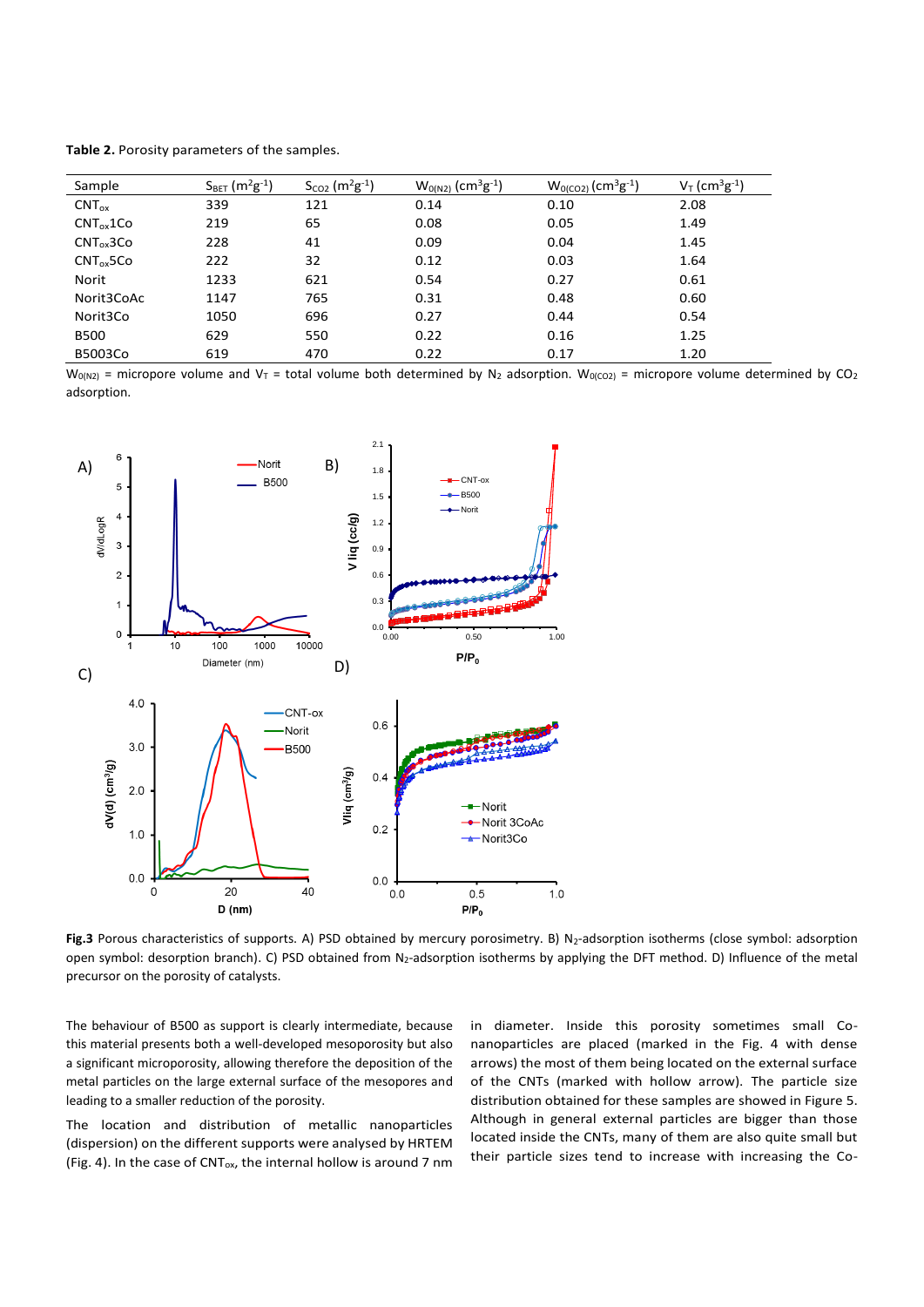loading thus the distribution shifted from particles with a typical diameter around 7 nm to particles of around 13 nm, and also the formation of larger particles, exceeding the 20 nm were observed in this sense, which also favor the CNTs grouping, this fact being related with the detected increase of  $W_0 (N_2)$ .



**Fig. 4** A) CNTox3Co, B) CNTox5Co, C) B500-1Co, D) B500-5Co, E) Norit3Co and F) Norit3CoAc samples. Dense arrows point out small CoO-nanoparticles inside the pores whereas hollow arrows indicate those located at external surface.



**Figure 5.** Distribution of the nanoparticle size determined by HTREM for CNTox nCo

As previously commented, the support B500 is composed by nearly spherical carbon particles that coalesce between them, forming a

| solid with high |       | mesopore              | volume |
|-----------------|-------|-----------------------|--------|
| between         | these | primary particles and |        |

giving a granulated aspect to the support. The high external surface associated to these mesopores provides an adequate support to develop highly dispersed catalysts, in such a manner that Co-particles are quite difficult to be distinguished at low Co-loading (Fig. 4C) and causing a poor variation of the porous texture. Nevertheless, sintering increases at high Co-loading (Fig. 4D). The Norit AC is a denser but shows large micropores allowing a very high dispersion of Co-nanoparticles. It is important to stress that the Co-particle size increases when use acetate instead nitrate salt (Fig. 4E and 4F). However, even in the worst case, well distributed nanoparticles with diameter of around 13 nm were obtained.

Similar information is also obtained by mapping of different areas of the catalysts (Fig. 6), the images showing the good and homogeneous dispersion of Co on the CNTs surface.



#### Fig. 6 Mapping of Co-species on the CNTs (CNT<sub>ox</sub>3Co).

Although the Co-nanoparticles reach a significant size in some samples, their XRD patterns do not present any diffraction peak associated to the Co-phase. At this regard, we try to identify the chemical nature of the metallic particles and the interactions with the supports by XPS analysis of the samples. Thus, the oxygen, carbon and cobalt spectral regions were analysed (Table 3). The peak C1s at the carbon region was fitted using four components. The first one at 284.9 eV corresponding to aromatic and aliphatic carbon, while the other ones are associated to the presence of heteroatoms; the component at 286.5 eV corresponding to single C-O bonds, the component at 288 eV to C=O and finally the carbonate species at around 290 eV. The oxygen region O1s is fitted using two components, the first one at around 532 eV associated to C=O bonds and the second one at 533 eV corresponding to C-O bonds. In the catalyst, although this region is fitted also using only two components, clearly the component at low B.E. is favoured after impregnation, due to the contribution of oxygen linked to the metal nanoparticles. Consequently, the oxygen content also significantly increases. The atomic Co-content on surface is 5.8%, corresponding to a 18.4% wt. This value is clearly higher than the nominal loading (3%) indicating that the metal is well dispersed only on the high external surface of the support. The analysis of the Co-spectral region is notably more difficult<sup>36</sup> due to the presence of shake-up satellites together with the Co(2p3/2) and Co(2p1/2) photolines (Fig. 7). The components at 781.9 Co(2p3/2) and 797.7 eV Co(2p1/2) with the satellite at 787.1 eV suggest the presence of Co<sup>II</sup>, probably as oxide /hydroxide species.<sup>37</sup>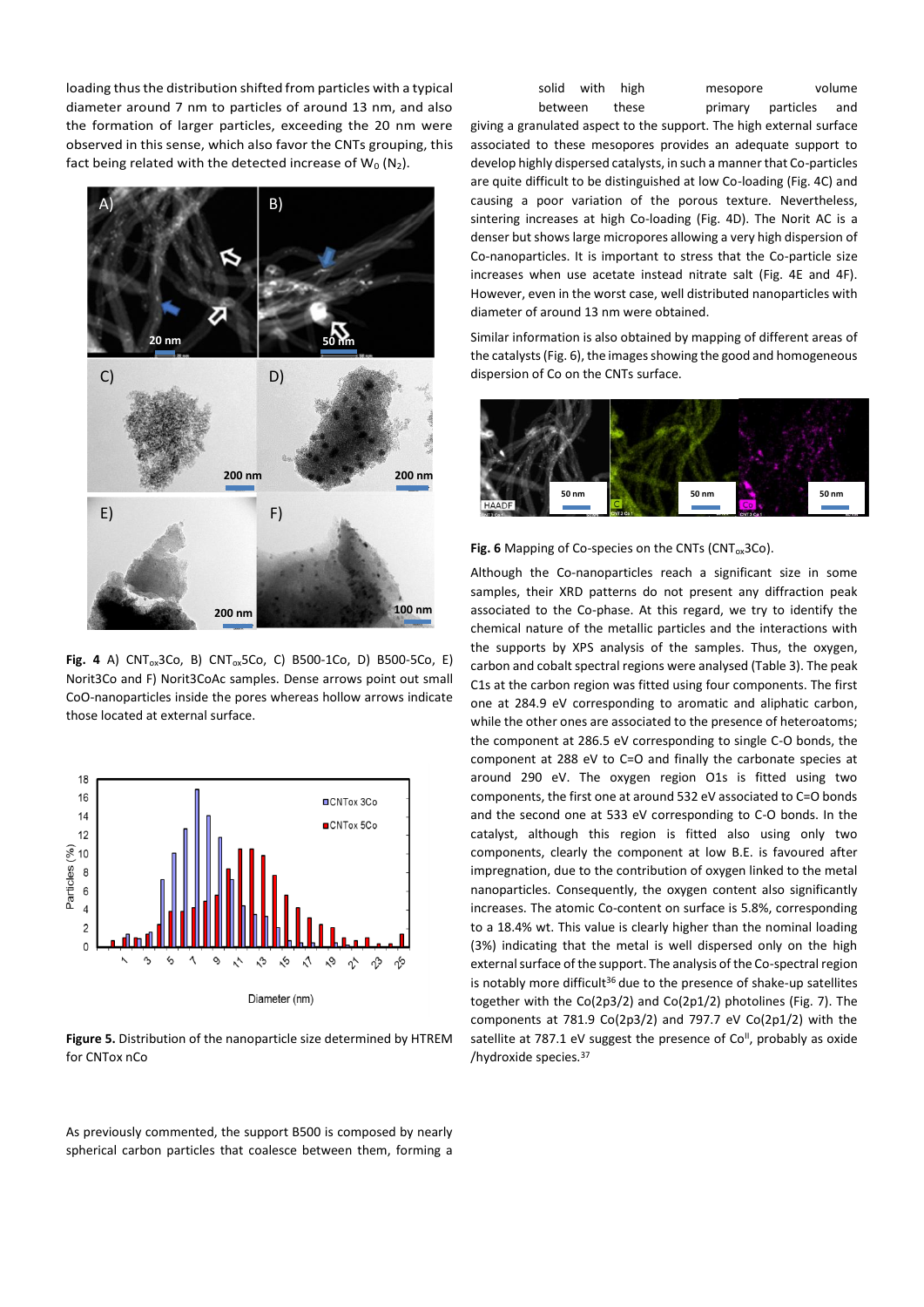

**Figure 7** Fitting the XPS spectral region of Co in the B5003Co catalysts.

The existence of oxidized Co-species on the catalysts surface is also pointed out by TG-DTG experiments carried out in He flow (Fig. 8). Comparing this result with those previously presented for the supports in Fig. 1C, it is noteworthy the new significant peak at around 640 K, that progressively increases with increasing the metal loading. This peak is associated to the WL produced by the reduction of the Co oxide/hydroxide by the carbon matrix, evolving CO<sub>x</sub>.

Interestingly, it is important to remark that these catalysts significantly differ from those previously developed and used in the reaction under study.32,33 Previous Co-catalysts were prepared by metal-doping during the sol-gel synthesis of the carbon aerogel, and thereafter carbonized at high temperature (1273 K), therefore metal particles were reduced to Co<sup>0</sup> during the thermal treatment. In this case, carbon catalysts are prepared by impregnation, metal particles formed exclusively on the support surface during a soft thermal treatment at 573 K. In such a way, amorphous nanoparticles remaining as cobalt oxides/hydroxides are obtained, which should present therefore also a different catalytic performance as showed below.

**Figure 8** TG-DTG of CNT<sub>ox</sub>1Co (---), CNT<sub>ox</sub>3Co (---) and CNT<sub>ox</sub>5Co ( $\bullet\bullet\bullet$ ) catalysts in He flow.



#### **Catalytic performance**

First, the catalytic performance of the investigated nanocarbons used as supports was checked on the condensation of 2-amino-5 chlorobenzaldehyde (**1a**) and ethyl acetoacetate (**2**) for the synthesis quinolines **3a** (Scheme 1) as an analogue of biologically relevant compound.<sup>38</sup> As demonstrated in our previous studies, the carbon support is active in the reaction when operating at 323 K, producing the quinoline **3a** in low yields probably involving π,π-stacking interactions.<sup>21</sup>



**Scheme 1** Friedländer condensation from 2-aminoaryl aldehydes (**1**) and ethyl acetoacetate (**2**), under solvent-free conditions.

Fig. 9A depicts the comparison of yield *vs* time for the carbon supports Norit, B500 and  $CNT_{ox}$  when operating at 323 K exhibiting notable differences at the shortest reaction times. In these cases, the porosity of the samples seems directly affect to the reactivity, the presence of the mesopores in B500 leading to increased yields of compound 3a. Similar trend was observed for the CNT<sub>ox</sub> regarding B500 sample. In this case, the smaller surface can be compensated by large interparticle volume and the presence of OSG generated during the acid treatment, which could be also responsible of the selective formation of quinoline **3** together π,π-stacking interactions between catalysts and reactant as accounted for the previous reported studies concerning the oxygenated carbon materials.<sup>21</sup> The reaction in the presence of Norit RX3, a mainly microporous sample, led to the quinoline **3a** in notably decreased yields, at the shortest reaction times, due to the diffusion delays into the micropores, but become the most active support at prolonged time on stream probably because this support shows the highest surface area. In Figure 9B, it is shown the yield of quinoline **3** after 4 h of reaction time for both the uncatalyzed reaction (12%) and in the presence of raw CNT (20%) for comparison purposes.

The reaction under the same experimental conditions used above and in the presence of the Co-supported nanocarbons afforded the quinoline **3a** in almost quantitative yields after 15 min of reaction time. Then, CoO nanoparticles supported over the carbon surface notably increased the yields of **3a**. Remarkably CoO is now the catalytic specie, much more active than the  $Co<sup>0</sup>$  nanoparticles.<sup>22</sup>

Having these results in mind, we carried out the reaction notably increasing the reagent molar ratio (2:5 *vs* 0.5:5) but also decreasing the reaction temperature, operating at temperature close to room temperature, 303 K. The catalytic behaviour of the samples based on mesoporous nanocarbons by varying the concentration of the active phase is summarized in Fig. 10. For the carbon aerogel-based catalysts, it was observed an increment of yield of **3a** as function of the concentration of Co active phase in such a manner that the B5005Co sample led to compound **3a** with increased yields.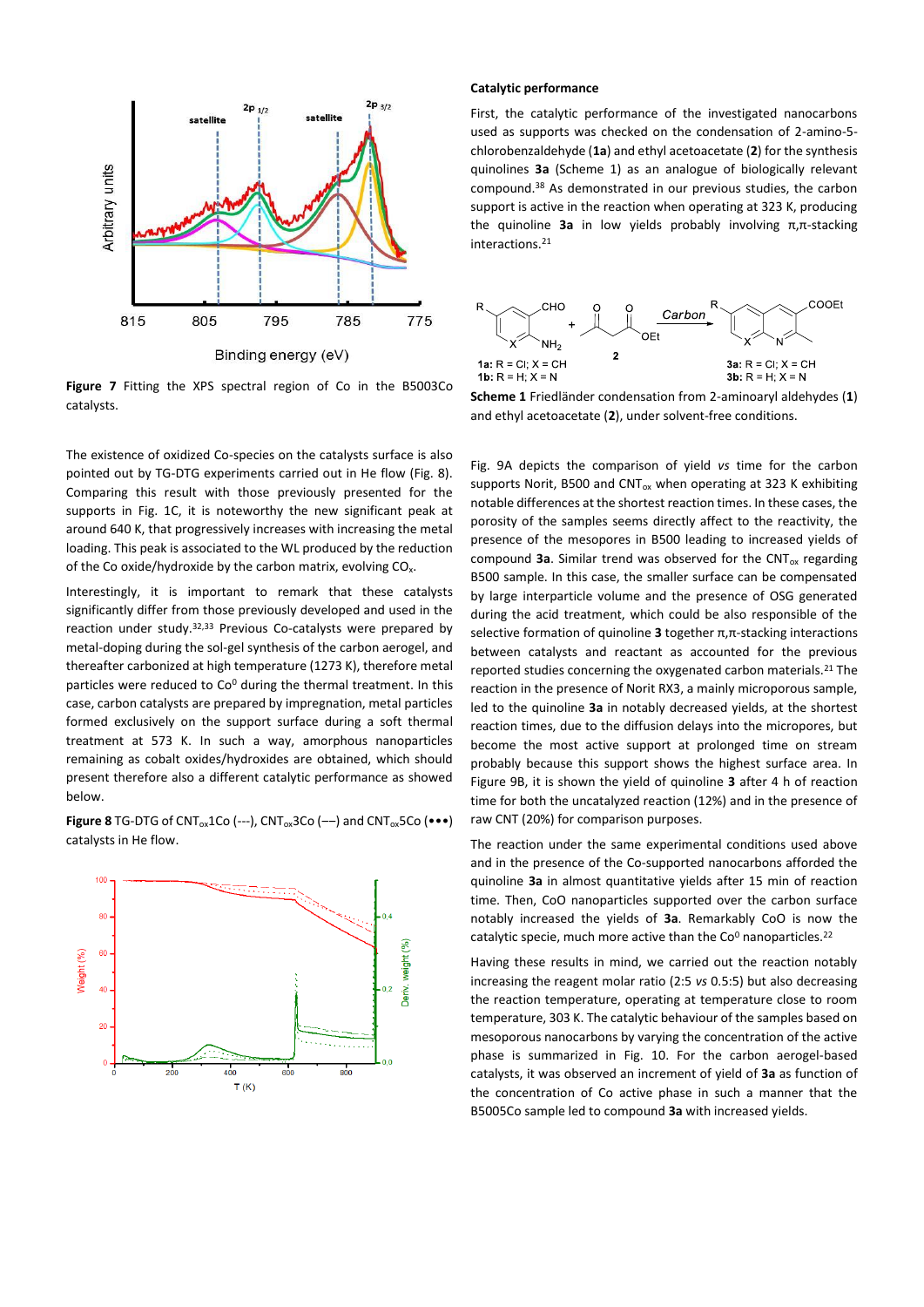**Table 3.** Atomic Surface composition (by XPS) and Binding Energy of B500 support and B5003Co catalyst.

| Sample      | $C$ (at%) | $O$ (at%) | Co(at%) | B.E. C (eV) | B.E. O (eV) | B.E. Co (eV) |
|-------------|-----------|-----------|---------|-------------|-------------|--------------|
| <b>B500</b> | 92.8      | 7.2       | ۰       | 284.9 (74%) | 531.9 (24%) | --           |
|             |           |           |         | 286.5 (18%) | 533.8 (76%) |              |
|             |           |           |         | 288.8 (6%)  |             |              |
|             |           |           |         | 290.8 (2%)  |             |              |
| B5003Co     | 72.6      | 21.6      | 5.8     | 284.8 (73%) | 531.5 (41%) | 781.9 (100%) |
|             |           |           |         | 286.3 (16%) | 533.6 (59%) |              |
|             |           |           |         | 288.2 (6%)  |             |              |
|             |           |           |         | 289.5 (5%)  |             |              |



**Figure 9** Friedländer condensation from 2-amino-5 chlorobenzaldehyde (**1a**) and ethyl acetoacetate (**2**) catalysed by nanocarbons, at 323 K, under solvent-free conditions.

However, at short reaction times this catalyst is slower than B5003Co, probably associated to the worse dispersion of the active phase previously showed. This behaviour is even more significant in the CNT<sub>ox</sub>nCo serie in which it seems that the CNT<sub>ox</sub>3Co nanocarbon shows the optimal amount of CoO exhibiting the highest yields to product.

Regarding to that, the  $CNT_{ox}$ 1Co and NTC<sub>ox</sub>5Co samples showed a similar catalytic behaviour affording the quinoline **3a** with almost identical yields. In these cases, the highest metal content distributed over the lowest surface area of  $CNT_{ox}$  also produce the formation of CoO aggregates as demonstrated by the HRTEM images. The effect of the porosity and the nanoparticles location is even more noticeable at intermediate metal loadings (Fig. 10). CoO supported on B500 are faster than when supported on CNTs, in this case favoured by a high dispersion degree (Fig. 4C). Thus, although B5003Co and CNTox3Co afforded the quinoline **3a** in high yields after 1h of reaction time (up to 60%), at short reaction times (15 min) B5003Co sample yielded the quinoline **3a** in 72% vs 37 and 16% for the CNT $_{ox}$ 3Co and Norit3Co samples, respectively (Fig. 10), this feature demonstrating the advantage of using carbon aerogels.



**Figure 10** Friedländer condensation from 2-amino-5 chlorobenzaldehyde (**1a**) and ethyl acetoacetate (**2**) catalysed by CoO-supported nanocarbons −B500nCo and CNT<sub>ox</sub>nCo series – at 303 K, under solvent-free conditions.

This figure clearly pointed out the importance of the location of the active phase and in turn of the support porosity. Thus, the worse initial performance of CoO supported on microporous carbon Norit is evidently associated to the delay caused by the diffusion of reactants and products to the catalytic sites, as commented, while the best performance was observed for the highly mesoporous carbon aerogel. The  $CNT_{ox}$ nCo serie exhibited an intermediate catalytic behavior, probably due to the Co-nanoparticles distribution on both the internal and external surface of the nanotubes. Conversion increases slowly in the case of B500nCo catalysts with the reaction time because the concentration of the reactants strongly decreases in the first stage. However, in both CNT<sub>ox</sub>nCo and NoritnCo series, the Co-nanoparticles inside the pores became progressively active as they were located in deeper and narrower porosity. Conversion increased faster in the case of CNTs because the internal diameter is of around 7 nm (mesopores) regarding the micropores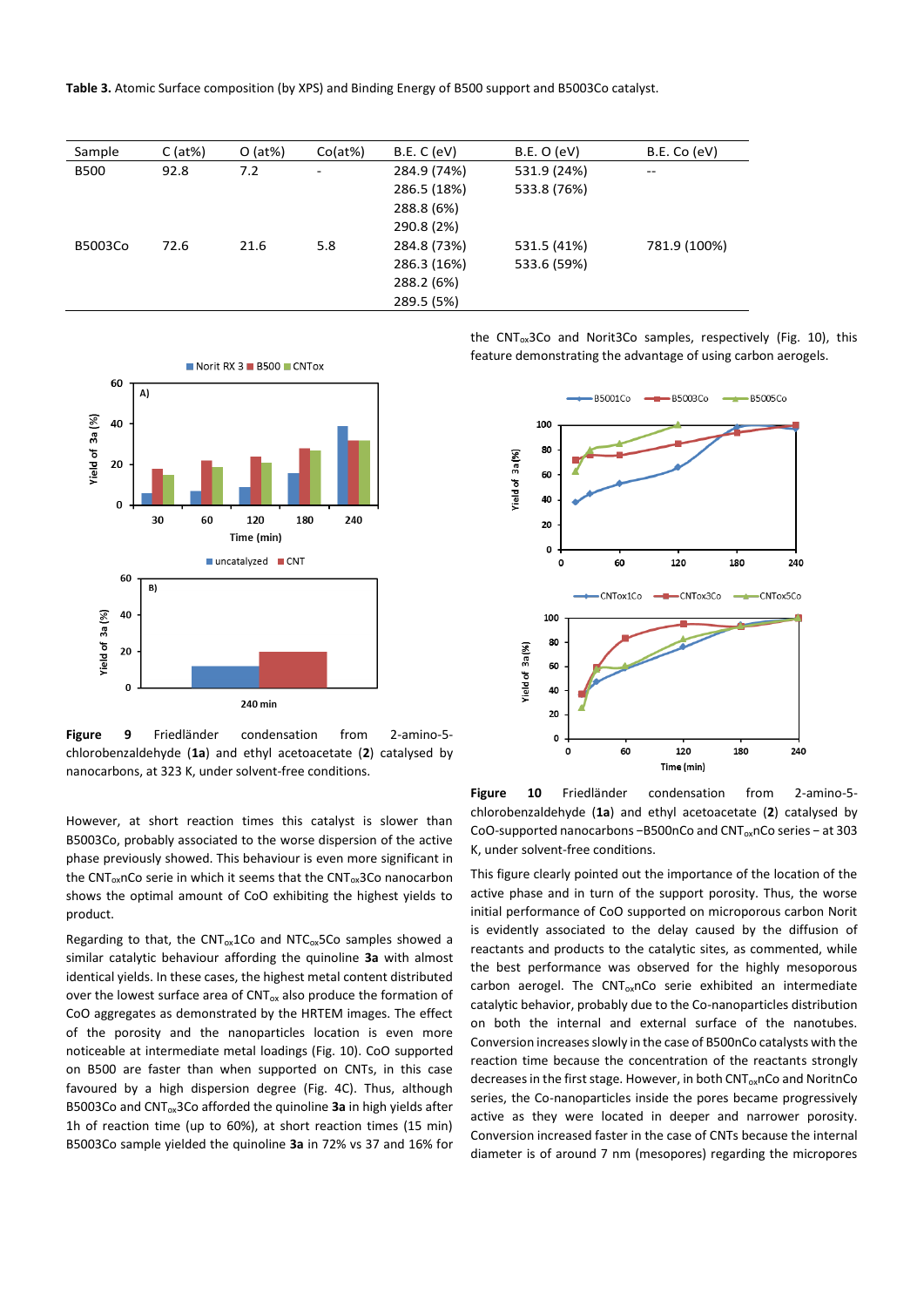present in the Norit support. Nevertheless, this sample became finally the most active due to the higher catalytic surface and high Co-dispersion.



**Figure 11** Friedländer condensation from 2-amino-5 chlorobenzaldehyde (**1a**) and ethyl acetoacetate (**2**) catalysed by CoO-supported nanocarbons − B5003Co, CNTox3Co and Norit3Co − at 303 K, under solvent-free conditions.



**Figure 12** Friedländer condensation from 2-amino-5 chlorobenzaldehyde (**1a**) and ethyl acetoacetate (**2**) catalysed by CoO-supported nanocarbons – CNT<sub>ox</sub>3CoAc and Norit3CoAc – at 303 K, under solvent-free conditions.

The impregnation salt nature has a deep impact on the location of the Co-nanoparticles as previously commented. The metal dispersion decreases when using  $Co(CH_3CO_2)_2$  instead  $Co(NO_3)_2$  (Fig. 4). When supported on  $CNT_{ox}$  (Fig. 12) it is observed than in spite the loss of the active site number by the stronger sintering,  $CNT_{ox}3CoAc$  catalyst is more active than  $CNT_{ox}3Co$ . When use the microporous activated carbon Norit as support, Norit3CoAc is more active than Norit3Co,

especially at the shortest reaction times, but the activity of the later improve with the reaction time. This is again related with the accessibility of reactants to the active phase, thus, the large nanoparticles from the acetate precursor are formed progressively out of the microporous system of the support being more active at short reaction time while with increasing this parameter the best performance is observed for the small nanoparticles located inside the pores. Therefore, the used metal precursor in the catalyst synthesis also influences the catalytic performance and the relationship between particle size and location should be therefore optimized to obtain fast, selective and stable catalysts. Finally, remark that  $CNT_{ox}3CoAc$  was reused during three times with only a slight activity loss (80, 79 and 72% after 15 min of reaction time).

In addition, we study the reaction using 2-aminonicotinaldehyde (**1b**) and ethyl acetoacetate (2) catalyzed by CNT<sub>ox</sub>3CoAc (Scheme 1). Fig. 13 depicts the yield of **3b** vs time in the presence of  $CNT_{ox}3CoAc$ , at 303 K, observing a pronounced decay of yield compared to when using benzaldehyde **1a**, as expected according our previous results, that suggested a lower reactivity probably due to the acid-base strong interactions of both reactant **1b** and product **3b** with active catalytic sites.10,20

Concerning the reaction mechanism for the investigated condensation, when using  $Co<sup>0</sup>$  doped carbon aerogels we previously proposed the *in situ* generation of Co<sup>o</sup>-Co<sup>II</sup> catalytic system, which would initiate the condensation reaction between reactants.<sup>12</sup> The enhanced catalytic performance observed for the nanocarbons herein reported is then attributed to the presence of CoO. Based on our experience, CoO could act as dual catalyst in which O atom would activate the ethyl acetoacetate, through its enol form, whereas Co increasing the electrophilic character of the carbonyl acceptor strongly favouring the reaction. Subsequent heterocyclization followed by double dehydration steps would yield the corresponding quinoline.

Finally, Table 4 summarizes the catalysts described for the synthesis of quinolines **3**, demonstrating the high potential of CoO supported carbon catalyst under study. These catalytic materials were found to be easily prepared as a sustainable alternative to metal organic frameworks (MOFs), particularly Cu-BTC, bifunctional mesoporous silicas (AP/AlMCF) and even other basic carbocatalysts with high metal oxide loadings (PET/MAG), showing both superior thermal stability and enhanced catalytic performance.

**Table 4.** Catalysts reported for the Friedländer reaction from 2-aminoaryl aldehydes (**1**) and ethyl acetoacetate (**2**).

| Catalyst         | Reaction product | <b>Reaction Conditions</b>                                     | Time  | Yield | Ref.      |
|------------------|------------------|----------------------------------------------------------------|-------|-------|-----------|
|                  |                  |                                                                | (min) | (%)   |           |
| PET/MAG          | 3a               | 1a (0.5 mmol), 2 (5 mmol), catalyst (25 mg), 293 K             | 60    | 71    | 20        |
| <b>RFCoS</b>     | За               | 1a (0.5 mmol), 2 (5 mmol), catalyst (25 mg), 323 K             | 60    | 93    | 22        |
| Cu-BTC           | 3a               | 1a (0.5 mmol), 2 (5 mmol), catalyst (25 mg), 323 K             | 60    | 58    | 22        |
| B5003Co          | За               | 1a (2 mmol), 2 (5 mmol), catalyst (25 mg), 303 K               | 15    | 71    | This work |
| $CNT_{ox}$ 3CoAc | За               |                                                                | 15    | 86    | This work |
| B5003Co          | За               | 1a (2 mmol), 2 (5 mmol), catalyst (25 mg), 303 K               | 15    | 73    | This work |
| $CNT_{ox}$ 3CoAc | 3b               | <b>1b</b> (2 mmol), <b>2</b> (5 mmol), catalyst (25 mg), 303 K | 120   | 51    | This work |
| AP/AI-MCF        | 3b               | 1b (0.5 mmol), 2 (5 mmol), catalyst (25 mg), 323 K             | 120   | 42    | 39        |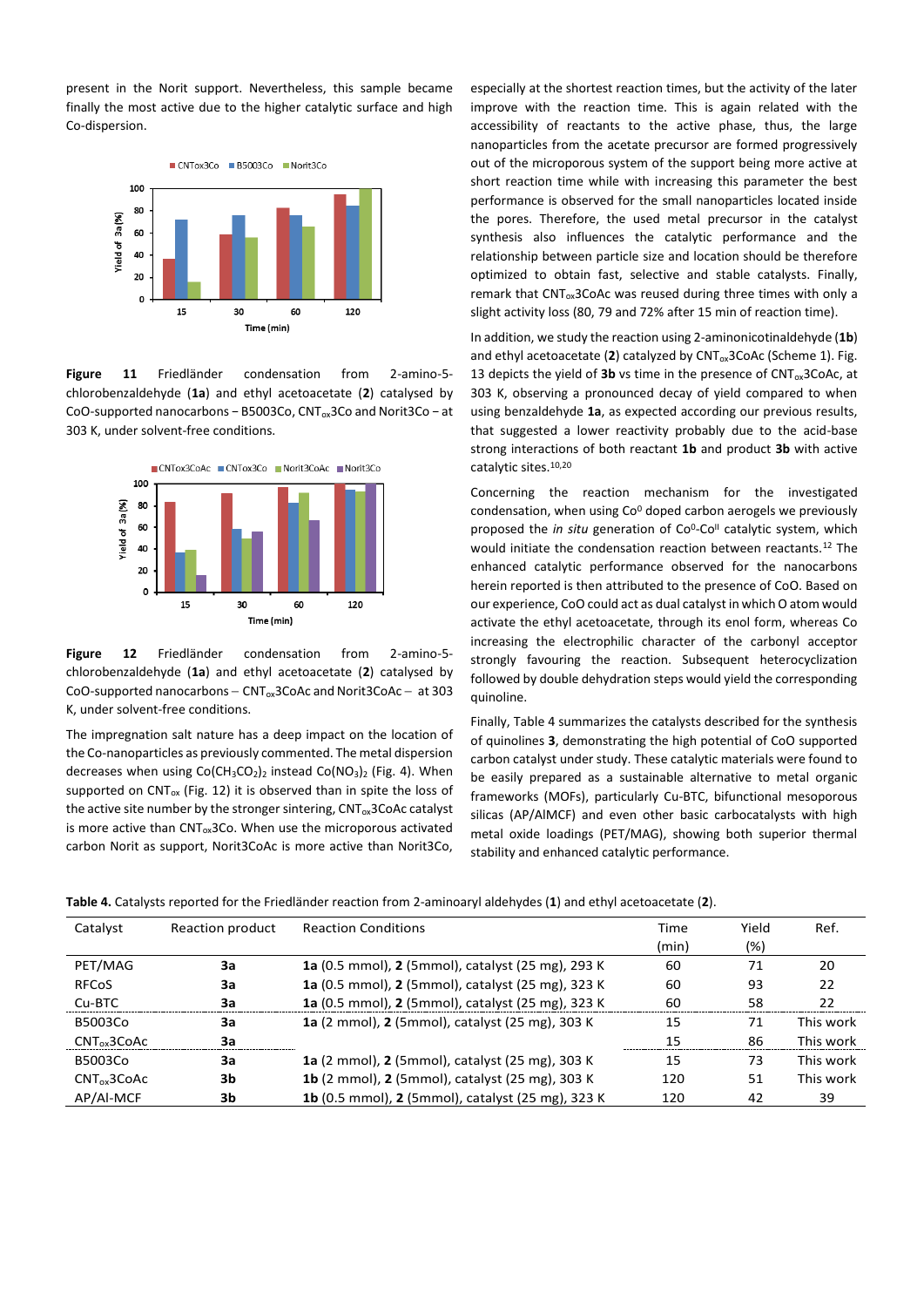

**Fig. 13** Friedländer condensation from 2-aminonicotinaldehyde (**1b**) and ethyl acetoacetate (2) catalyzed by CNT<sub>ox</sub>3CoAc, at 303 K, under solvent-free conditions.

### **Conclusions**

We report herein the first examples of CoO supported on carbon nanomaterials highly efficient in the synthesis of nitrogen heterocyclic compounds through the Friedländer condensation, under solvent-free and mild conditions. Three series of eco-sustainable catalysts, exhibiting enhanced catalytic performance are prepared and characterized and these properties related with their catalytic performance. The role of the support (AC, CNT or carbon aerogels) porosity and surface chemistry influences the formation of CoO nanoparticles on different porosity ranges. The size and distribution of these nanoparticles are also influenced by the Co-precursor salt. Sintering increased with increasing the metal loading. In the case of mesoporous aerogels the nanoparticles can be located in the mesoporosity and large micropore range, favouring a homogeneous distribution and the accessibility of reactants (fast reactions). On the contrary, microporous ACs with high specific surface area induce slowly reaction, but yields increased with the reaction time obtaining yields even greater than in the previous case. Using  $CNT_{ox}$ , in spite that present the highest pore volume, some of the metal nanoparticles are formed inside the nanotubes, showing an intermediate behaviour between mesoporous carbon aerogels and microporous ACs. Among the explored samples, B5005Co was found to be the most efficient catalyst providing highest conversions to product, at the shortest reaction times, demonstrating the advantage of using mesoporous carbon aerogels as pure carbon support. The CoO-Carbon catalysts herein reported are found to be much more efficient than MOFs, bifunctional mesoporous silicas and even basic carbon catalysts, showing also a notable stability along different reaction cycles. Then, these interesting results open the doors to the development of functional carbon aerogels able to efficiently catalyse the synthesis of relevant heterocyclic systems through cascade reactions.

# **Conflicts of interest**

There are no conflicts to declare.

# **Acknowledgements**

This work has been supported by Spanish Ministry (CTM 2014- 56668-R project).

### **Notes and references**

- 1 J.L. Figueiredo, Nanotechnology in Catalysis: Applications in Chemical Industry, Energy Development, Environment Protection, in: B. Sels, M. Van de Voorde (Eds.), Application of Nanocarbon Materials to Catalysis, Wiley-VCH Verlag GmbH & Co, KGaA, 2017, pp. 37–55.
- 2 P. Serp and J. L. Figueiredo, Carbon Materials for Catalysis, John Wiley & Sons, Hoboken, NJ, 2009.
- 3 E. Pérez-Mayoral, V. Calvino-Casilda and E. Soriano, *Catal. Sci. Tech.,* 2016, **6**, 1265-1291.
- 4 F. Rodriguez-Reinoso, *Carbon,* 1998, **36**, 159–175.
- 5 F. J. Maldonado-Hódar, *Catal. Today*, 2013, **218**, 43–50.
- 6 Y. Yıldız, I. Esirden, E. Erken, E. Demir, M. Kaya and F. Sen, *Chem. Select*, 2016, **1**, 1695–1701.
- 7 A. B. Dongil, B. Bachiller-Baeza, I. Rodríguez-Ramos, J. L. G. Fierro and N. Escalona, *RSC Adv.*, 2016, **6**, 26658–26667.
- 8 P. Basu, P. Prakash, E. Gravel, N. Shah, K. Bera, E. Doris and I. N. N. Namboothiri, *ChemCatChem*, 2016, **8**, 1298–1302.
- 9 J. John, E. Gravel, A. HagÀge, H. Li, T. Gacoin and E. Doris, *Angew. Chem. Int. Ed.,* 2011, **50**, 7533-7536.
- 10 R. Kumar, E. Gravel, A. HagÀge, H. Li, D. V. Jawale, D. Verma, I. N. N. Namboothiri and E. Doris, *Nanoscale,* 2013, **5**, 6491- 6497.
- 11 D. V. Jawale, E. Gravel, V. Geertsen, H. Li, N. Shah, I. N. N. Namboothiri and E. Doris, *ChemCatChem*, 2014, **6**, 719-723.
- 12 R. Kumar, E. Gravel, A. HagÀge, H. Li, D. Verma, I. N. N. Namboothiri and E. Doris, *ChemCatChem*, 2013, **5**, 3571-3575.
- 13 S. Donck, E. Gravel, N. Shah, D. V. Jawale, E. Doris and I. N. N. Namboothiri, *RSC Adv*., 2015, **5**, 50865-50868.
- 14 N. Shah, E. Gravel, D. V. Jawale, E. Doris and I. N. N. Namboothiri, *ChemCatChem,* 2014, **6**, 2201-2205.
- 15 N. Shah, E. Gravel, D. V. Jawale, E. Doris and I. N. N. Namboothiri, *ChemCatChem*, 2015, **7**, 57-61.
- 16 Z. Hasan, Y. S. Ok, J. Rinklebe, Y. F. Tsang, D.-W. Cho and H. Song, *J. Alloys Compounds,* 2017, **703**, 118-124
- 17 M. Biegun, X. Chen and E. Mijowska, *ChemElectroChem* 2018, 5, 2681-2685
- 18 J. Marco-Contelles, E. Pérez-Mayoral, A. Samadi, M. C. Carreiras and E. Soriano, *Chem. Rev.*, 2009, **109**, 2652–2671.
- 19 J. López-Sanz, E. Pérez-Mayoral, E. Soriano, D. Omenat-Morán, C. J. Durán, R.M. Martín-Aranda, I. Matos and I. Fonseca, *ChemCatChem*, 2013, **5**, 3736–3742.
- 20 M. Godino-Ojer, A, J. López Peinado, R. M. Martín Aranda, J. Przepiorski, E. Pérez-Mayoral and E. Soriano, *ChemCatChem*, 2014, **6**, 3440–3447.
- 21 M. Godino-Ojer, E. Soriano, V. Calvino-Casilda, F. J. Maldonado-Hódar and E. Pérez Mayoral, *Chem. Eng. J.*, 2017, **314**, 488–497.
- 22 M. Godino-Ojer, A. J. López Peinado, F. J. Maldonado-Hódar, and E. Pérez-Mayoral, *ChemCatChem*, 2017, **9**, 1422–1428.
- 23 M. Godino-Ojer, R. M. Martín-Aranda, F. J. Maldonado-Hódar, A. F. Pérez-Cadenas and E. Pérez-Mayoral, *Mol. Catal.*, 2018, **445**, 223–231.
- 24 M. Trépanier, A. Tavasoli, A. K. Dalai and N. Abatzoglou, *Appl. Catal. A*, 2009, **353**, 193–202.
- 25 F. J. Maldonado-Hódar, C. Moreno-Castilla, J. Rivera-Utrilla and M. A. Ferro-García, Stud. Surf. Sci. Catal., 2000, 130B, 1007–1012.